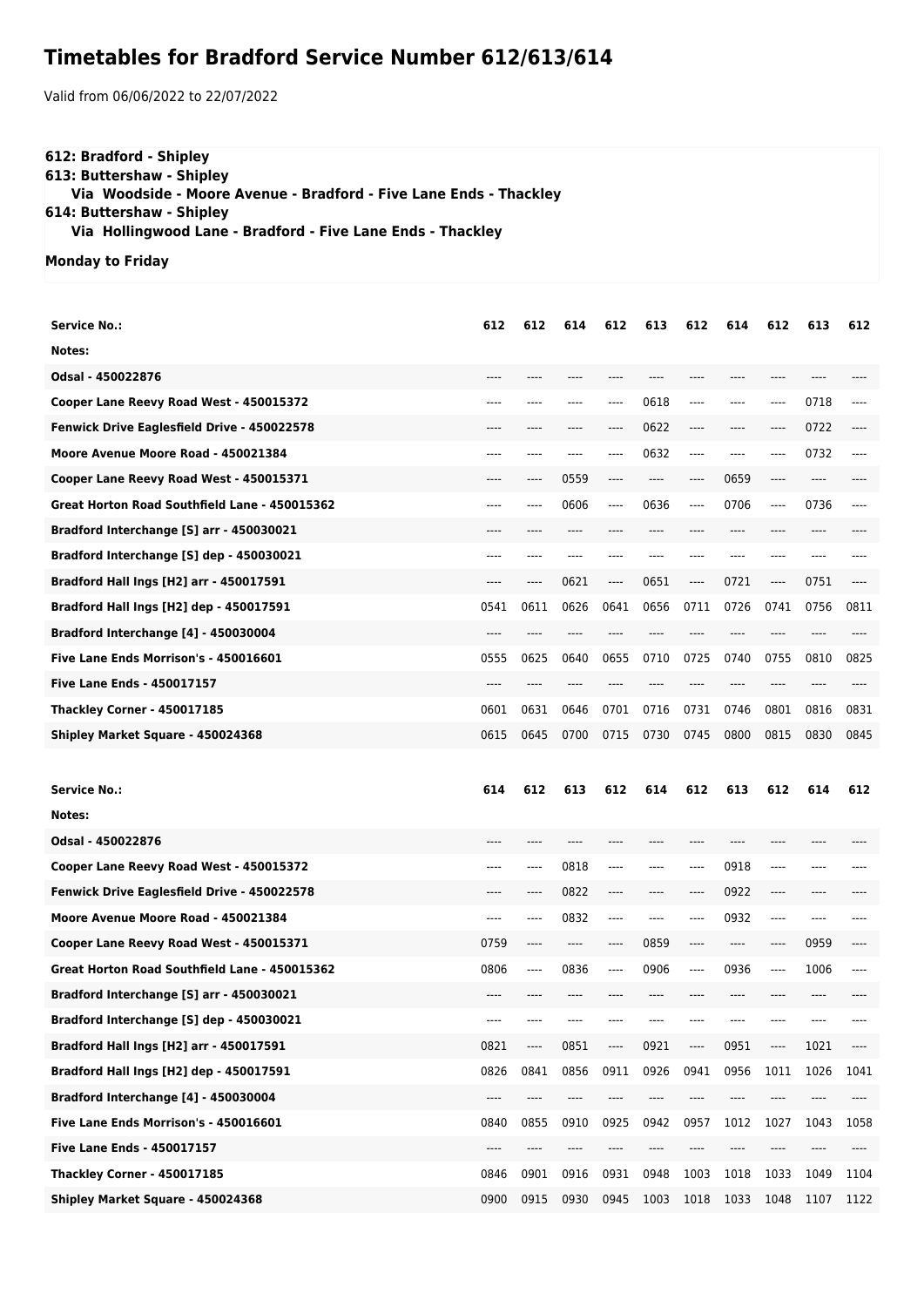| <b>Service No.:</b>                           | 613   | 612  | 614  | 612  | 613  | 612     | 614  | 612     | 613  | 612  |
|-----------------------------------------------|-------|------|------|------|------|---------|------|---------|------|------|
| Notes:                                        |       |      |      |      |      |         |      |         |      |      |
| Odsal - 450022876                             |       |      |      |      |      |         |      |         |      |      |
| Cooper Lane Reevy Road West - 450015372       | 1018  | ---- | ---- | ---- | 1118 | ----    | ---- | ----    | 1218 |      |
| Fenwick Drive Eaglesfield Drive - 450022578   | 1022  | ---- | ---- | ---- | 1122 | ----    | ---- | ----    | 1222 |      |
| Moore Avenue Moore Road - 450021384           | 1032  | ---- | ---- | ---- | 1132 | $-----$ | ---- | $-----$ | 1232 |      |
| Cooper Lane Reevy Road West - 450015371       | $---$ | ---- | 1059 | ---- |      | ----    | 1159 | $---$   | ---- |      |
| Great Horton Road Southfield Lane - 450015362 | 1036  | ---- | 1106 | ---- | 1136 | ----    | 1206 | ----    | 1236 | ---- |
| Bradford Interchange [S] arr - 450030021      | $---$ |      | ---- |      |      |         | ---- |         | ---- |      |
| Bradford Interchange [S] dep - 450030021      | $---$ | ---- |      |      |      |         | ---- | ----    | ---- |      |
| Bradford Hall Ings [H2] arr - 450017591       | 1051  | ---- | 1121 | ---- | 1151 | ----    | 1221 | ----    | 1251 |      |
| Bradford Hall Ings [H2] dep - 450017591       | 1056  | 1111 | 1126 | 1141 | 1156 | 1211    | 1226 | 1241    | 1256 | 1311 |
| Bradford Interchange [4] - 450030004          | ----  |      |      |      |      |         |      |         |      |      |
| Five Lane Ends Morrison's - 450016601         | 1113  | 1128 | 1143 | 1158 | 1213 | 1228    | 1243 | 1258    | 1313 | 1328 |
| <b>Five Lane Ends - 450017157</b>             |       |      |      |      |      |         |      |         |      |      |
| <b>Thackley Corner - 450017185</b>            | 1119  | 1134 | 1149 | 1204 | 1219 | 1234    | 1249 | 1304    | 1319 | 1334 |
| Shipley Market Square - 450024368             | 1137  | 1152 | 1207 | 1222 | 1237 | 1252    | 1307 | 1322    | 1337 | 1352 |
|                                               |       |      |      |      |      |         |      |         |      |      |
| <b>Service No.:</b>                           | 614   | 612  | 613  | 612  | 614  | 612     | 613  | 612     | 614  | 612  |
| Notes:                                        |       |      |      |      |      |         |      |         |      |      |
| Odsal - 450022876                             |       |      |      |      |      |         |      |         |      |      |
| Cooper Lane Reevy Road West - 450015372       | ----  | ---- | 1318 | ---- |      | ----    | 1418 | ----    | ---- |      |
| Fenwick Drive Eaglesfield Drive - 450022578   | ----  | ---- | 1322 | ---- | ---- | ----    | 1422 | ----    | ---- |      |
| Moore Avenue Moore Road - 450021384           | ----  | ---- | 1332 | ---- |      | ----    | 1432 | ----    | ---- |      |
| Cooper Lane Reevy Road West - 450015371       | 1259  | ---- | ---- | ---- | 1359 | ----    | ---- | ----    | 1459 |      |
| Great Horton Road Southfield Lane - 450015362 | 1306  | ---- | 1336 | ---- | 1406 | ----    | 1436 | ----    | 1506 |      |
| Bradford Interchange [S] arr - 450030021      | ----  |      |      |      |      |         |      |         |      |      |
| Bradford Interchange [S] dep - 450030021      |       |      |      |      |      |         |      |         |      |      |
| Bradford Hall Ings [H2] arr - 450017591       | 1321  | ---- | 1351 | ---- | 1421 | ----    | 1451 | ----    | 1521 | ---- |
| Bradford Hall Ings [H2] dep - 450017591       | 1326  | 1341 | 1356 | 1411 | 1426 | 1441    | 1456 | 1511    | 1526 | 1541 |
| Bradford Interchange [4] - 450030004          | ----  | ---- | ---- | ---- | ---- | ----    | ---- | ----    | ---- | ---- |
| Five Lane Ends Morrison's - 450016601         | 1343  | 1358 | 1413 | 1428 | 1443 | 1458    | 1513 | 1528    | 1543 | 1558 |
|                                               |       |      |      |      |      |         |      |         |      |      |
| Five Lane Ends - 450017157                    | ----  |      |      |      |      |         |      |         |      |      |
| <b>Thackley Corner - 450017185</b>            | 1349  | 1404 | 1419 | 1434 | 1449 | 1504    | 1519 | 1534    | 1549 | 1604 |
|                                               |       |      |      |      |      |         |      |         |      |      |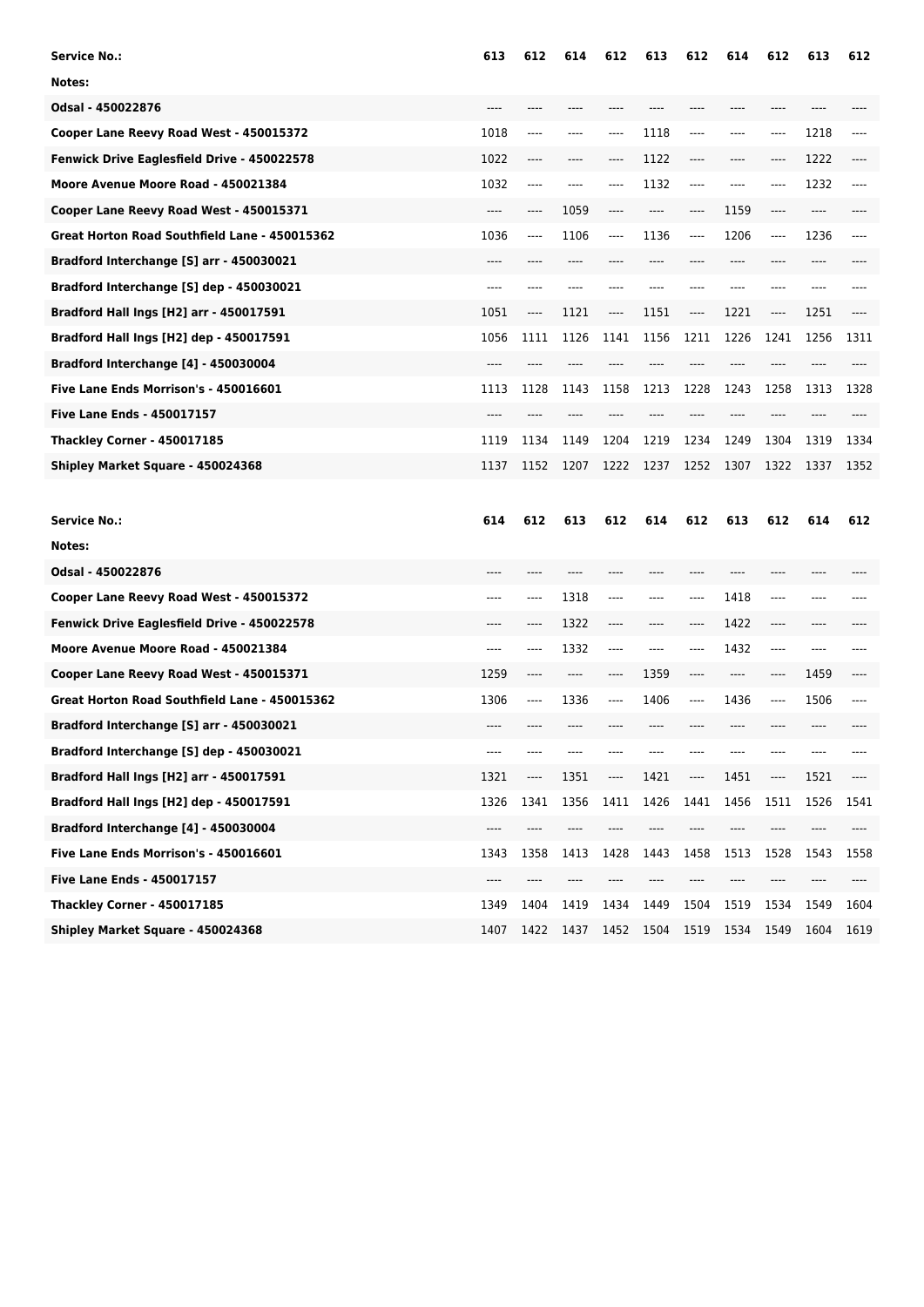| <b>Service No.:</b>                            | 613  | 612  | 614  | 612  | 613  | 612   | 614  | 612   | 613  | 614  |
|------------------------------------------------|------|------|------|------|------|-------|------|-------|------|------|
| Notes:                                         |      |      |      |      |      |       |      |       |      |      |
| Odsal - 450022876                              | ---  |      |      |      |      |       |      |       |      |      |
| Cooper Lane Reevy Road West - 450015372        | 1518 | ---- | ---- | ---- | 1618 | $---$ | ---- | ----  | 1733 | ---- |
| Fenwick Drive Eaglesfield Drive - 450022578    | 1522 | ---- | ---- | ---- | 1622 | $---$ | ---- | ----  | 1737 |      |
| Moore Avenue Moore Road - 450021384            | 1532 | ---- |      |      | 1632 | $---$ |      |       | 1747 |      |
| Cooper Lane Reevy Road West - 450015371        | ---- | ---- | 1559 | ---- | ---- | ----  | 1659 | ----  | ---- | 1759 |
| Great Horton Road Southfield Lane - 450015362  | 1536 | ---- | 1606 | ---- | 1636 | $---$ | 1706 | $---$ | 1751 | 1806 |
| Bradford Interchange [S] arr - 450030021       | ---- |      |      |      |      |       |      |       |      |      |
| Bradford Interchange [S] dep - 450030021       | ---- |      |      |      |      |       |      |       |      |      |
| Bradford Hall Ings [H2] arr - 450017591        | 1551 | ---- | 1621 | ---- | 1651 | $---$ | 1721 | ----  | 1806 | 1821 |
| <b>Bradford Hall Ings [H2] dep - 450017591</b> | 1556 | 1611 | 1626 | 1641 | 1656 | 1711  | 1726 | 1746  | 1810 | 1830 |
| Bradford Interchange [4] - 450030004           | ---- |      |      |      |      |       |      |       |      |      |
| Five Lane Ends Morrison's - 450016601          | 1613 | 1627 | 1642 | 1657 | 1712 | 1727  | 1742 | 1802  | 1826 | 1846 |
| <b>Five Lane Ends - 450017157</b>              | ---- |      |      |      |      |       |      |       |      |      |
| <b>Thackley Corner - 450017185</b>             | 1619 | 1633 | 1648 | 1703 | 1718 | 1733  | 1748 | 1808  | 1832 | 1852 |
| Shipley Market Square - 450024368              | 1634 | 1648 | 1703 | 1718 | 1733 | 1748  | 1803 | 1823  | 1847 | 1905 |
|                                                |      |      |      |      |      |       |      |       |      |      |

| <b>Service No.:</b>                           | 613     | 614     | 614  | 614  | 612   |
|-----------------------------------------------|---------|---------|------|------|-------|
| Notes:                                        |         |         |      |      |       |
| Odsal - 450022876                             | ----    | $---$   | ---- | ---- | ----  |
| Cooper Lane Reevy Road West - 450015372       | 1818    | ----    | ---- | ---- | ----  |
| Fenwick Drive Eaglesfield Drive - 450022578   | 1822    | $---$   | ---- | ---- | $---$ |
| Moore Avenue Moore Road - 450021384           | 1832    | $--- -$ | ---- | ---- | ----  |
| Cooper Lane Reevy Road West - 450015371       | $---$   | 1910    | 2010 | 2110 | $---$ |
| Great Horton Road Southfield Lane - 450015362 | 1836    | 1915    | 2015 | 2115 | $---$ |
| Bradford Interchange [S] arr - 450030021      | ----    | 1927    | 2027 | 2127 | $---$ |
| Bradford Interchange [S] dep - 450030021      | ----    | 1931    | 2031 | 2131 | $---$ |
| Bradford Hall Ings [H2] arr - 450017591       | 1851    | ----    | ---- | ---- | ----  |
| Bradford Hall Ings [H2] dep - 450017591       | ----    | $---$   | ---- | ---- | $---$ |
| Bradford Interchange [4] - 450030004          | ----    | $---$   | ---- | ---- | 2230  |
| Five Lane Ends Morrison's - 450016601         | ----    | 1945    | 2044 | ---- | $---$ |
| <b>Five Lane Ends - 450017157</b>             | $--- -$ | $---$   | ---- | 2143 | 2241  |
| <b>Thackley Corner - 450017185</b>            | ----    | 1951    | 2050 | 2149 | 2246  |
| Shipley Market Square - 450024368             | ----    | 2004    | 2101 | 2159 | 2255  |

**612: Shipley - Bradford 613: Shipley - Buttershaw Via Thackley - Five Lane Ends - Bradford - Moore Avenue - Woodside 614: Shipley - Buttershaw Via Thackley - Five Lane Ends - Bradford - Hollingwood Lane**

**Monday to Friday**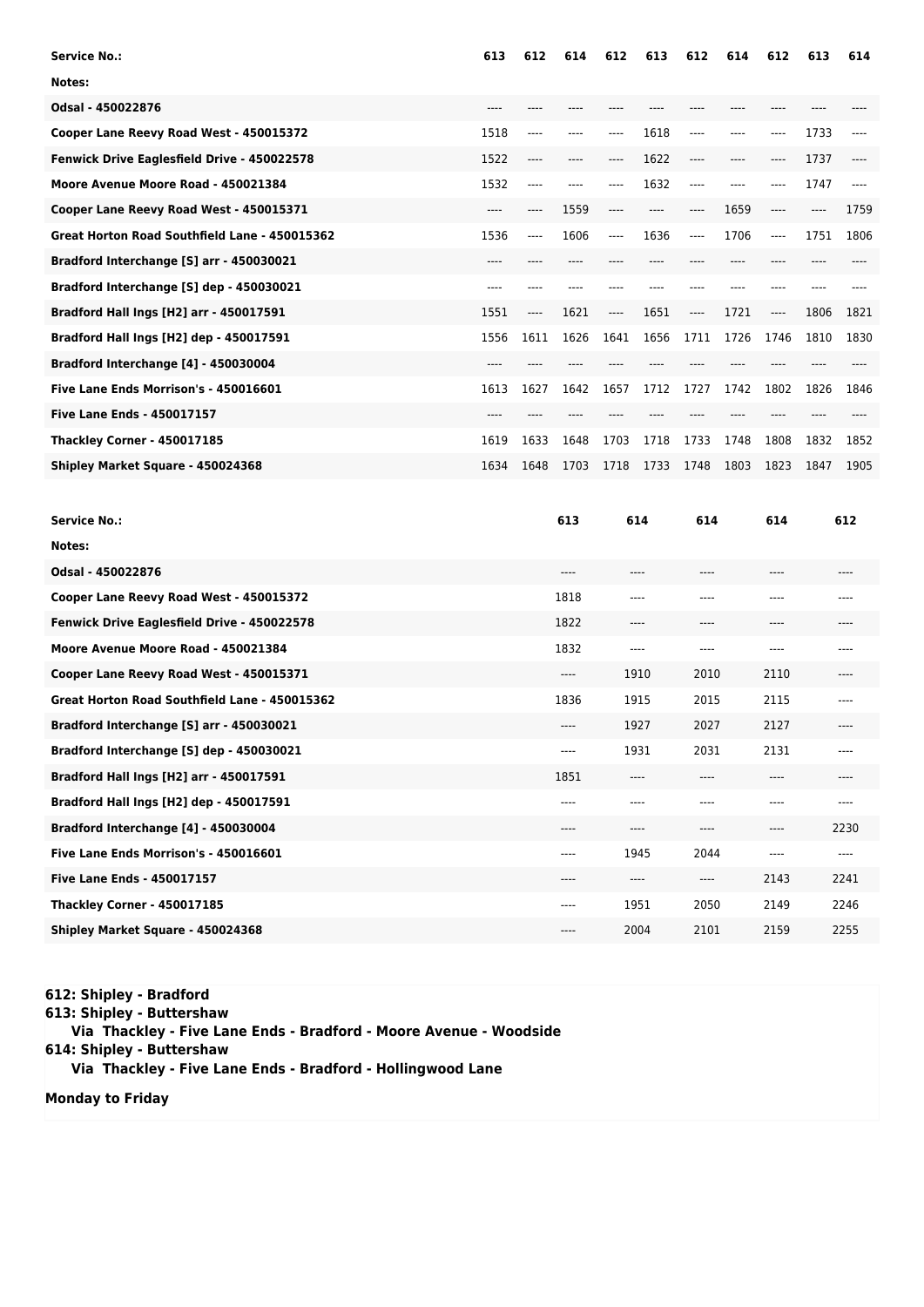| <b>Service No.:</b>                       | 613  | 614  | 612     | 613  | 612  | 614  | 612     | 613  | 612  | 614   |
|-------------------------------------------|------|------|---------|------|------|------|---------|------|------|-------|
| Notes:                                    |      |      |         |      |      |      |         |      |      |       |
| Shipley Market Square [S2] - 450024368    | 0542 | 0612 | 0627    | 0642 | 0657 | 0712 | 0727    | 0742 | 0757 | 0812  |
| Thackley Primary School - 450017137       | 0552 | 0622 | 0637    | 0652 | 0707 | 0722 | 0737    | 0752 | 0807 | 0822  |
| <b>Five Lane Ends - 450017156</b>         | ---- | ---- | ----    | ---- |      | ---- | ----    | ---- | ---- | $---$ |
| Five Lane Ends Morrisons - 450017130      | 0559 | 0630 | 0645    | 0659 | 0715 | 0730 | 0745    | 0759 | 0815 | 0830  |
| King's Road/Queen's Road - 450016636      | 0605 | 0636 | 0651    | 0705 | 0721 | 0736 | 0751    | 0805 | 0821 | 0836  |
| Market Street [M5] dep - 450020656        | 0613 | 0646 | 0701    | 0713 | 0731 | 0746 | 0801    | 0813 | 0831 | 0846  |
| Market Street [M5] dep - 450020656        | 0623 | 0653 | $-----$ | 0723 | ---- | 0753 | ----    | 0823 | ---- | 0853  |
| Bradford Interchange arr - 450030025      | ---- |      |         |      |      |      |         |      |      |       |
| Bradford Interchange dep - 450030025      |      |      |         |      |      |      |         |      |      |       |
| Bradford Interchange [G] arr - 450030011  | ---- |      |         |      |      |      |         |      |      |       |
| Bradford Interchange [G] dep - 450030011  | ---- | ---- |         | ---- |      | ---- | ----    | ---- | ---- |       |
| Hollingwood Lane - 450022534              | ---- | 0706 | ----    | ---- | ---- | 0806 | ----    | ---- | ---- | 0906  |
| Cooper Lane Reevy Road West - 450015372   | ---- | 0714 | ----    |      |      | 0814 | ----    |      |      | 0914  |
| St Enochs Road Oakdale Avenue - 450021389 | 0640 | ---- | ----    | 0740 | ---- | ---- | ----    | 0840 | ---- |       |
| Odsal - 450022876                         | ---- | ---- | ----    | ---- |      | ---- | ----    | ---- | ---- |       |
| Woodside - 450024803                      | 0647 | ---- |         | 0747 |      |      | ----    | 0847 |      |       |
| Cooper Lane Reevy Road West - 450015371   | 0654 |      |         | 0754 |      |      |         | 0854 |      |       |
|                                           |      |      |         |      |      |      |         |      |      |       |
|                                           |      |      |         |      |      |      |         |      |      |       |
| <b>Service No.:</b>                       | 612  | 613  | 612     | 614  | 612  | 613  | 612     | 614  | 612  | 613   |
| Notes:                                    |      |      |         |      |      |      |         |      |      |       |
| Shipley Market Square [S2] - 450024368    | 0827 | 0842 | 0857    | 0912 | 0927 | 0942 | 0957    | 1012 | 1027 | 1042  |
| Thackley Primary School - 450017137       | 0837 | 0852 | 0907    | 0922 | 0937 | 0952 | 1007    | 1022 | 1037 | 1052  |
| <b>Five Lane Ends - 450017156</b>         |      |      |         |      |      |      |         |      |      |       |
| Five Lane Ends Morrisons - 450017130      | 0845 | 0859 | 0915    | 0930 | 0945 | 1000 | 1015    | 1032 | 1047 | 1102  |
| King's Road/Queen's Road - 450016636      | 0851 | 0905 | 0921    | 0936 | 0951 | 1006 | 1021    | 1038 | 1053 | 1108  |
| Market Street [M5] dep - 450020656        | 0901 | 0913 | 0931    | 0946 | 1001 | 1016 | 1031    | 1048 | 1103 | 1118  |
| Market Street [M5] dep - 450020656        | ---- | 0923 | ----    | 0953 | ---- | 1023 | ----    | 1053 | ---- | 1123  |
| Bradford Interchange arr - 450030025      | ---- | ---- | ----    | ---- | ---- | ---- | ----    | ---- |      | ----  |
| Bradford Interchange dep - 450030025      | ---- | ---- | ----    | ---- |      | ---- | ----    | ---- | ---- |       |
| Bradford Interchange [G] arr - 450030011  | ---- | ---- | ----    |      |      |      | ----    | ---- | ---- |       |
| Bradford Interchange [G] dep - 450030011  | ---- | ---- |         | ---- |      |      | ----    | ---- | ---- |       |
| Hollingwood Lane - 450022534              | ---- | ---- | ----    | 1006 | ---- | ---- | $-----$ | 1106 | ---- | ----  |
| Cooper Lane Reevy Road West - 450015372   | ---- | ---- | ----    | 1014 | ---- | ---- | ----    | 1114 | ---- | ----  |
| St Enochs Road Oakdale Avenue - 450021389 | ---- | 0940 | ----    | ---- | ---- | 1040 | $-----$ | ---- | ---- | 1140  |
| Odsal - 450022876                         | ---- | ---- | ----    | ---- | ---- | ---- | ----    | ---- | ---- | ----  |
| Woodside - 450024803                      | ---- | 0947 | ----    | ---- | ---- | 1047 | $-----$ | ---- | ---- | 1147  |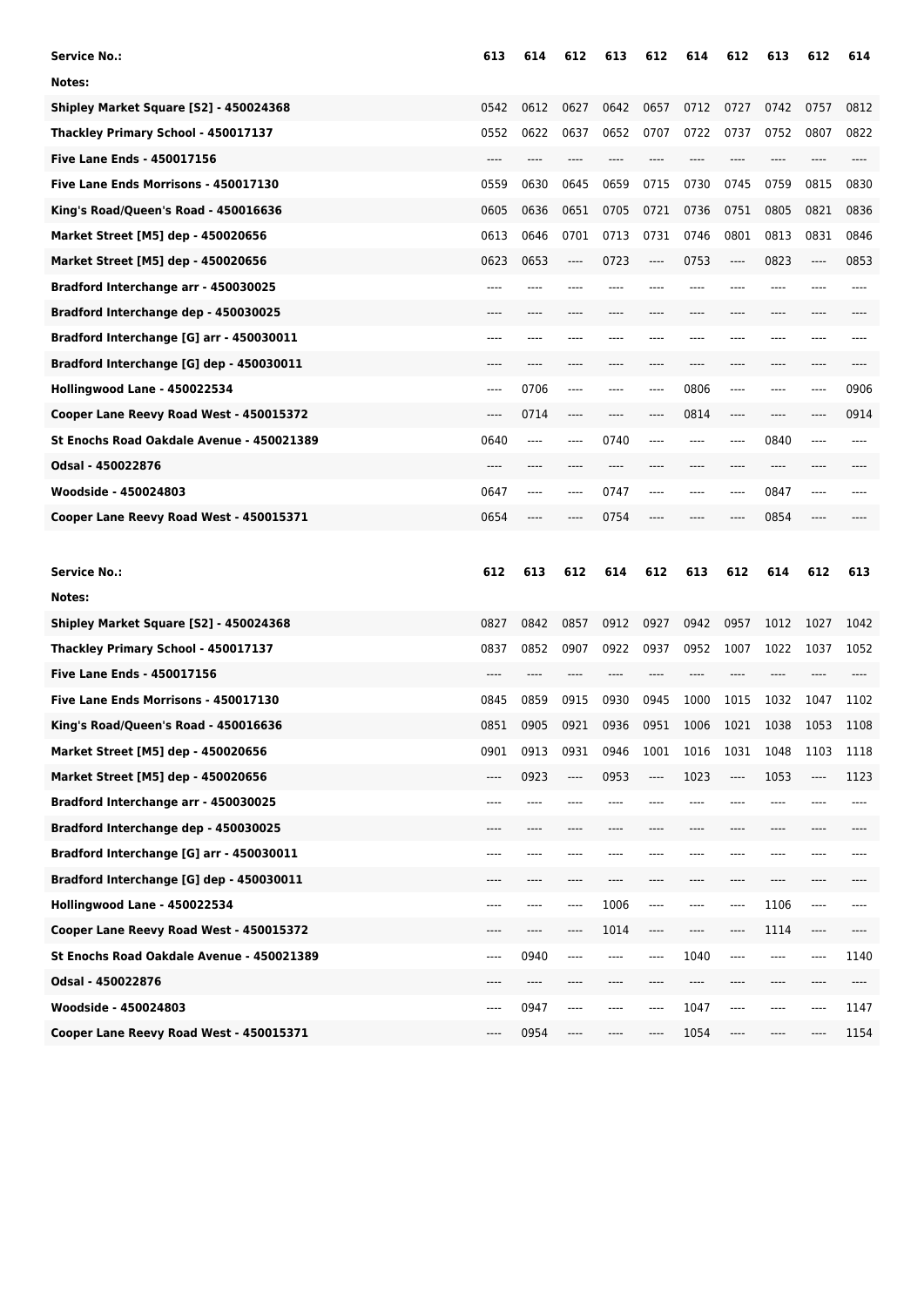| <b>Service No.:</b>                       | 612  | 614  | 612     | 613  | 612  | 614   | 612     | 613  | 612  | 614   |
|-------------------------------------------|------|------|---------|------|------|-------|---------|------|------|-------|
| Notes:                                    |      |      |         |      |      |       |         |      |      |       |
| Shipley Market Square [S2] - 450024368    | 1057 | 1112 | 1126    | 1141 | 1156 | 1211  | 1226    | 1241 | 1256 | 1311  |
| Thackley Primary School - 450017137       | 1107 | 1122 | 1136    | 1151 | 1206 | 1221  | 1236    | 1251 | 1306 | 1321  |
| <b>Five Lane Ends - 450017156</b>         | ---- |      | ----    | ---- |      | ----  | ----    | ---- | ---- | $---$ |
| Five Lane Ends Morrisons - 450017130      | 1117 | 1132 | 1147    | 1202 | 1217 | 1232  | 1247    | 1302 | 1317 | 1332  |
| King's Road/Queen's Road - 450016636      | 1123 | 1138 | 1153    | 1208 | 1223 | 1238  | 1253    | 1308 | 1323 | 1338  |
| Market Street [M5] dep - 450020656        | 1133 | 1148 | 1204    | 1219 | 1234 | 1249  | 1304    | 1319 | 1334 | 1349  |
| Market Street [M5] dep - 450020656        | ---- | 1153 | $-----$ | 1223 | ---- | 1253  | ----    | 1323 | ---- | 1353  |
| Bradford Interchange arr - 450030025      | ---- |      |         |      |      |       |         |      |      |       |
| Bradford Interchange dep - 450030025      |      |      |         |      |      |       |         |      |      |       |
| Bradford Interchange [G] arr - 450030011  | ---- |      |         |      |      |       |         |      |      |       |
| Bradford Interchange [G] dep - 450030011  | ---- | ---- | ----    | ---- | ---- | $---$ | ----    | ---- | ---- |       |
| Hollingwood Lane - 450022534              | ---- | 1206 | ----    | ---- | ---- | 1306  | ----    | ---- | ---- | 1406  |
| Cooper Lane Reevy Road West - 450015372   | ---- | 1214 | ----    |      |      | 1314  | ----    |      |      | 1414  |
| St Enochs Road Oakdale Avenue - 450021389 | ---- | ---- | ----    | 1240 | ---- | ----  | ----    | 1340 | ---- | ----  |
| Odsal - 450022876                         | ---- | ---- |         | ---- |      | ----  | ----    | ---- | ---- |       |
| Woodside - 450024803                      | ---- |      |         | 1247 |      |       | ----    | 1347 |      |       |
| Cooper Lane Reevy Road West - 450015371   |      |      |         | 1254 |      |       |         | 1354 |      |       |
|                                           |      |      |         |      |      |       |         |      |      |       |
|                                           |      |      |         |      |      |       |         |      |      |       |
| <b>Service No.:</b>                       | 612  | 613  | 612     | 614  | 612  | 613   | 612     | 614  | 612  | 613   |
| Notes:                                    |      |      |         |      |      |       |         |      |      |       |
| Shipley Market Square [S2] - 450024368    | 1326 | 1341 | 1356    | 1411 | 1426 | 1442  | 1457    | 1512 | 1527 | 1542  |
| Thackley Primary School - 450017137       | 1336 | 1351 | 1406    | 1421 | 1436 | 1452  | 1507    | 1522 | 1537 | 1552  |
| <b>Five Lane Ends - 450017156</b>         |      |      |         |      |      |       |         |      |      |       |
| Five Lane Ends Morrisons - 450017130      | 1347 | 1402 | 1417    | 1432 | 1447 | 1503  | 1517    | 1532 | 1547 | 1603  |
| King's Road/Queen's Road - 450016636      | 1353 | 1408 | 1423    | 1438 | 1453 | 1509  | 1523    | 1538 | 1553 | 1609  |
| Market Street [M5] dep - 450020656        | 1404 | 1419 | 1434    | 1449 | 1504 | 1520  | 1531    | 1546 | 1601 | 1617  |
| Market Street [M5] dep - 450020656        | ---- | 1423 | ----    | 1453 | ---- | 1524  | ----    | 1553 | ---- | 1623  |
| Bradford Interchange arr - 450030025      | ---- | ---- | ----    | ---- |      | ----  | ----    | ---- |      | ----  |
| Bradford Interchange dep - 450030025      | ---- | ---- | ----    | ---- |      | ----  | ----    | ---- | ---- |       |
| Bradford Interchange [G] arr - 450030011  | ---- | ---- | ----    |      |      |       | ----    | ---- | ---- |       |
| Bradford Interchange [G] dep - 450030011  | ---- | ---- |         | ---- |      |       | ----    | ---- | ---- |       |
| Hollingwood Lane - 450022534              | ---- | ---- | ----    | 1506 | ---- | ----  | $-----$ | 1606 | ---- | ----  |
| Cooper Lane Reevy Road West - 450015372   | ---- | ---- |         | 1514 | ---- | $---$ | ----    | 1614 | ---- | ----  |
| St Enochs Road Oakdale Avenue - 450021389 | ---- | 1440 | ----    | ---- | ---- | 1541  | ----    | ---- | ---- | 1640  |
| Odsal - 450022876                         | ---- | ---- | ----    | ---- | ---- | ----  | ----    | ---- | ---- | ----  |
| Woodside - 450024803                      | ---- | 1447 | ----    | ---- | ---- | 1548  | ----    | ---- | ---- | 1647  |